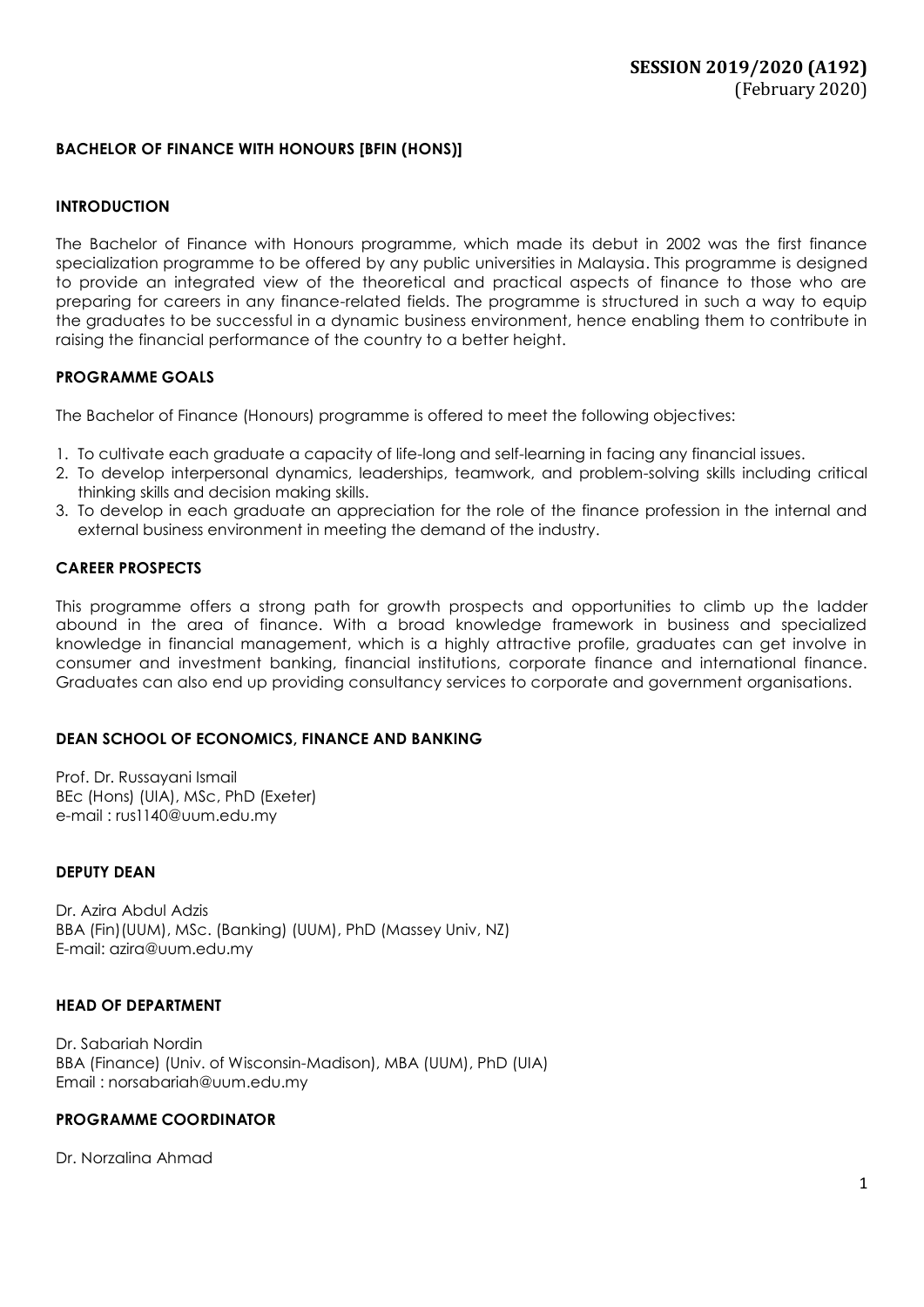BBA (Hons) (Finance) (UKM), MSc (Finance) (UPM), PhD (Finance) (Essex) Email: [norzalina@uum.edu.my](mailto:norzalina@uum.edu.my)

### **PROFESSORS**

Prof. Dr. Nur Adiana Hiau Abdullah BSc (Finance)(Northern Illinois Univ.), MBA (Univ. of Idaho), PhD (Aston Univ.) Email: [diana897@uum.edu.my](mailto:diana897@uum.edu.my)

Prof. Dr. Yusnidah Ibrahim BSc (Actuarial Science), MSc (Actuarial Science) (Univ. of Iowa), PhD (De Monfort Univ.) Email : [yibrahim@uum.edu.my](mailto:yibrahim@uum.edu.my)

Prof. Dr. Mohd Amy Azhar Mohd Harif, C.A.(M), CFP, AMP B.Acct (Hons), MBA (Management) (UUM), PhD (Univ. of Southern Queensland) Email : amyazhar@uum.edu.my

### **ASSOCIATE PROFESSORS**

Assoc. Prof. Dr. Angappan a/l Regupathi BBA (UUM)(Hons), MBA (Aston Univ.), PhD (Univ. of Hull) Email : [angappan@uum.edu.my](mailto:angappan@uum.edu.my)

Assoc. Prof. Dr. Kamarun Nisham Taufil Mohd BSBA (Finance) (Univ. of Nebraska), MBA (Univ. of Rochester), PhD (Univ. of Arizona) Email : [kamarun@uum.edu.my](mailto:kamarun@uum.edu.my)

Assoc. Prof. Dr Rohani Md Rus BBA(Hons)(UUM), Master(Financial & Business Economics(Essex), PhD (Uni. of Manchaster) Email: rohani@uum.edu.my

Assoc. Prof. Dr. Wong Woei Chyuan BBA (Finance) (Hons) (UUM), MSc. (Finance) (UUM), PhD (Real Estate) (NUS) Email : [wwchyuan@uum.edu.my](mailto:wwchyuan@uum.edu.my)

Assoc. Prof. Dr. Zaemah Zainuddin\*\* BSBA (Finance) (Inter. Bus) (Drexel), MCom (Fund. Mgt) (Univ. of New South Wales), PhD (Lincoln University) Email : [zaemah@uum.edu.my](mailto:zaemah@uum.edu.my)

Assoc. Prof. Dr. Zahiruddin Ghazali\*\* DPA (UiTM), BBA (Hons) (UUM), MSc (Finance) (UUM/BAe), PhD (Finance) (USM) Email : [uddin@uum.edu.my](mailto:uddin@uum.edu.my)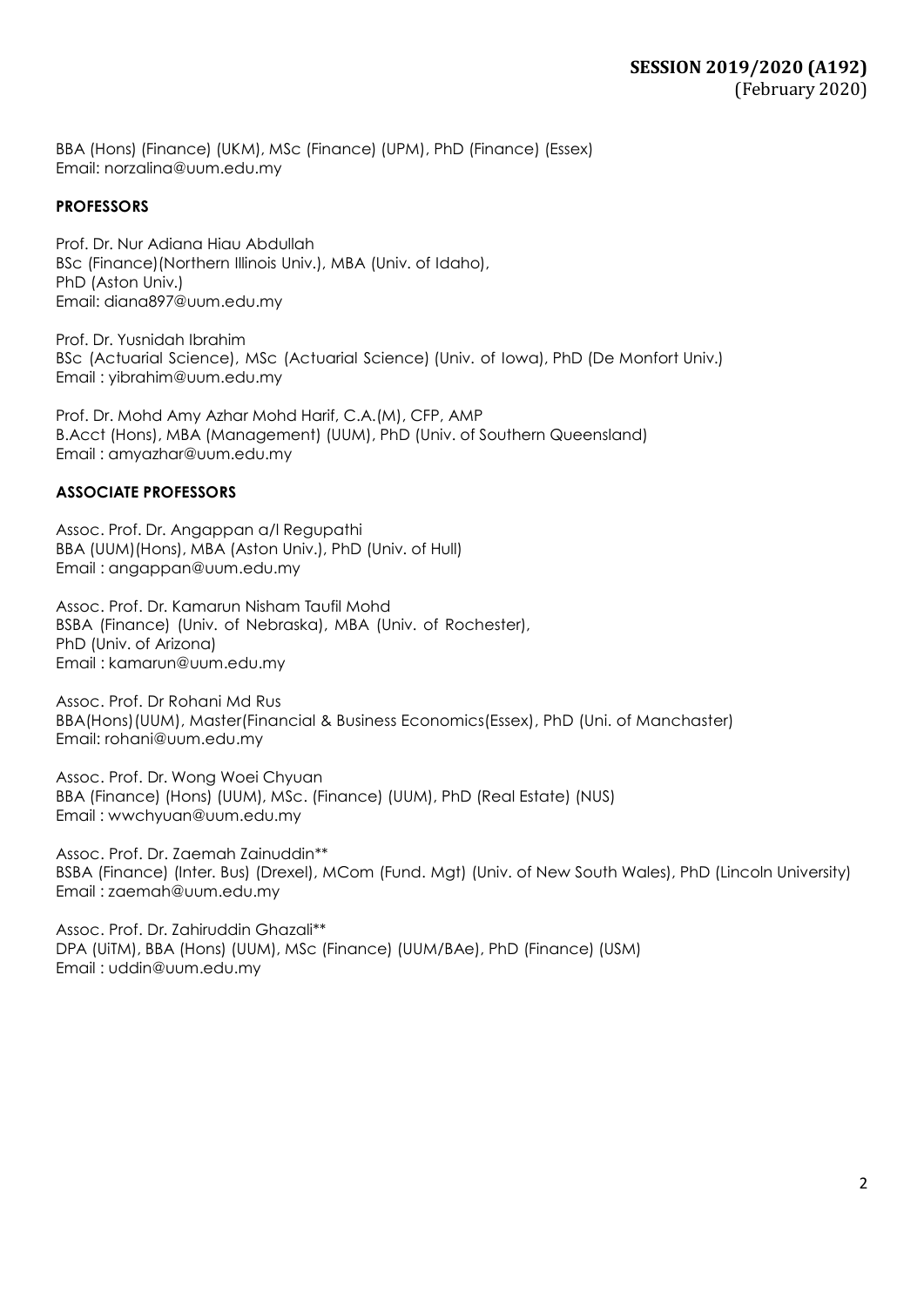### **SENIOR LECTURERS**

Dr. Abdul Halim @ Hamilton Ahmad BBA (Hons), MSc (Finance) (UUM), PhD (Finance) (UUM) Email: [abd.halim@uum.edu.my](mailto:abd.halim@uum.edu.my)

Dr. Adilah Azhari BSc. (Hons) in Science & Tech. Studies (UM), MBA (Finance & MIS) (UM), PhD (Accounting & Finance) (Univ. of Strathclyde) Email: [a.adilah@uum.edu.my](mailto:a.adilah@uum.edu.my)

Dr. Ahmad Rizal Mazlan\*\* BSc (Management) (Finance) (Case Western Reserve Univ.), MSc (Finance) (UUM), PhD (UIA) Email: [arizal@uum.edu.my](mailto:arizal@uum.edu.my)

Dr. Faizah Ismail BSB (Univ. of Minnesota), MFin (St. Louis Univ.), PhD (Univ. of Nottingham) Email: [faizah@uum.edu.my](mailto:faizah@uum.edu.my)

Dr. Hanita Kadir @ Shahar BSc (Business & Economics) (Lehigh Univ), MSc (Finance) (UUM), PhD (Finance) (UUM) Email: [hanita@uum.edu.my](mailto:hanita@uum.edu.my)

Dr. Hasniza Mohd Taib, iFP DIB (UiTM), BBA (Hons) (Finance) (UiTM), MBA (Finance) (UPM), PhD. (RMIT) Ema[il: hasniza@uum.edu.my](mailto:hasniza@uum.edu.my)

Dr. Hisham bin Mohammad BBA (Hons) (UUM), MBA (Venture Capital Management) (UTM), PhD (Venture Capital) (UUM) Email: [mhisham@uum.edu.my](mailto:mhisham@uum.edu.my)

Dr. Mohd Yushairi Mat Yusoff BBA (Hons) Finance (UiTM), Msc Finance (Prifysgol Bangor University), PhD Finance and Banking (UUM) Email: mohdyushairi@uum.edu.my

Dr. Norhafiza Nordin, CFP BBA (Finance) (Univ. of Wisconsin-Madison), M. (Applied Finance) (Monash Univ.), PhD (Finance) (UUM) Email: [norhafiza@uum.edu.my](mailto:norhafiza@uum.edu.my)

Dr. Nur Hafizah Mohammad Ismail DIB (UiTM), BBA (Hons) Finance (UiTM), PhD (Industrial and Development Economics) (UUM) Email: [n.hafizah.mohammad@uum.edu.my](mailto:n.hafizah.mohammad@uum.edu.my)

Dr. Ooi Chai Aun Bachelor of Science & Technology (UKM), MA (Finance) (USM), PhD (Finance) (USM) Email: ooi.chai.aun@uum.edu.my

Dr. Rasidah Mohd Rashid B.Fin (Hons) (UUM), Master of Commerce (Accounting & Finance) (Macquarie Univ.), DBA (UKM) Email: m.rasidah@uum.edu.my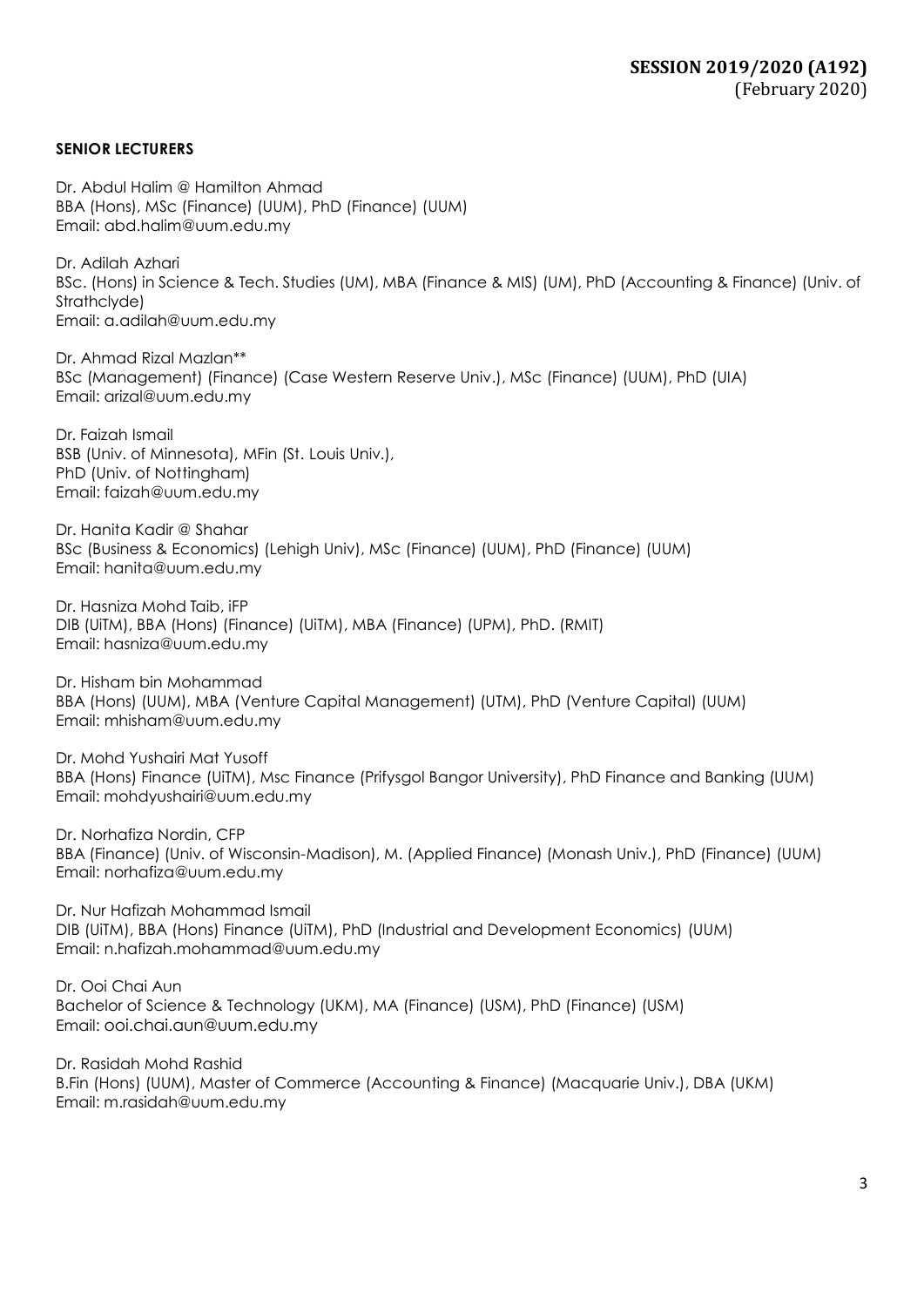Dr. Rusmawati Ismail DIB (UiTM), BBA (Hons) (UUM), MSc (Finance) (UUM/BAe), PhD (Finance) (UUM) Email : [wati@uum.edu.my](mailto:wati@uum.edu.my)

Dr. Sabri Nayan B. Econs (Hons) (UKM), MBA (Finance) Oklahoma City University (USA), PhD (Economics) UUM Email : sabri.nayan@uum.edu.my

Dr. Sharmilawati Sabki BBA (Finance) (Hons) (UUM), M. (Applied Finance) (Macquarie Univ.), DBA (UKM) Email : [sharmila@uum.edu.my](mailto:sharmila@uum.edu.my)

Dr. Syed Mohd Na'im Syed Salim DBS (UiTM), BBA (Hons) (UUM), MSc (Finance) (Lancaster University), PhD (Univ. of Salford) Email: [snaim@uum.edu.my](mailto:snaim@uum.edu.my)

Afiruddin Tapa DIB, BBA (Finance) (UiTM), MSc (Finance) (UPM) Email: [afiruddin@uum.edu.my](mailto:afiruddin@uum.edu.my)

Mohammad Badri Bin Rozali @ Abd. Hamid BBA (Finance) (Univ. of Iowa), MBA (Univ. of Aix-Marseille) Email: badri@uum.edu.my

Puspakaran a/l Kesayan BBA (Hons) (UUM), MEcon (Finance) (Univ. of New South Wales) Email: [puspakaran@uum.edu.my](mailto:puspakaran@uum.edu.my)

### **LECTURERS**

Fikriyah Abdullah DBS, BBA (Finance)(UiTM), MSc (Finance)(UPM) Email: [fikriyah@uum.edu.my](mailto:fikriyah@uum.edu.my)

Kharul Azhar Ramli Dip. Acct, B.Acct (UUM), MBA (Finance) (UUM) Email: [kazhar@uum.edu.my](mailto:kazhar@uum.edu.my)

Maswati @ Mahfuzah Salim DIB, ADBS (Finance) (UiTM), MBA (UUM) Email: [mahfuzah@uum.edu.my](mailto:mahfuzah@uum.edu.my)

### **VISITING LECTURERS**

Dr. Abdul Azeez Yousef Hazzaa Saif BSc (Finance and Banking)(Hons)(Taiz University), MSc (Finance)(UUM), PhD (Finance and Banking)(UUM) Email: abdulazeez@uum.edu.my

Dr. Badru Bazeet Olayami ND (Accountancy) (Kwara State Polytechnic, Nigeria), BSc (Hons) (Finance) (Univ. of Ilorin, Nigeria), MSc (Finance), PhD (Financial Analysis and Policy) (UUM). Email: badru@uum.edu.my, [bazeetolayemi@gmail.com](mailto:bazeetolayemi@gmail.com) Dr. Md Mahmudul Alam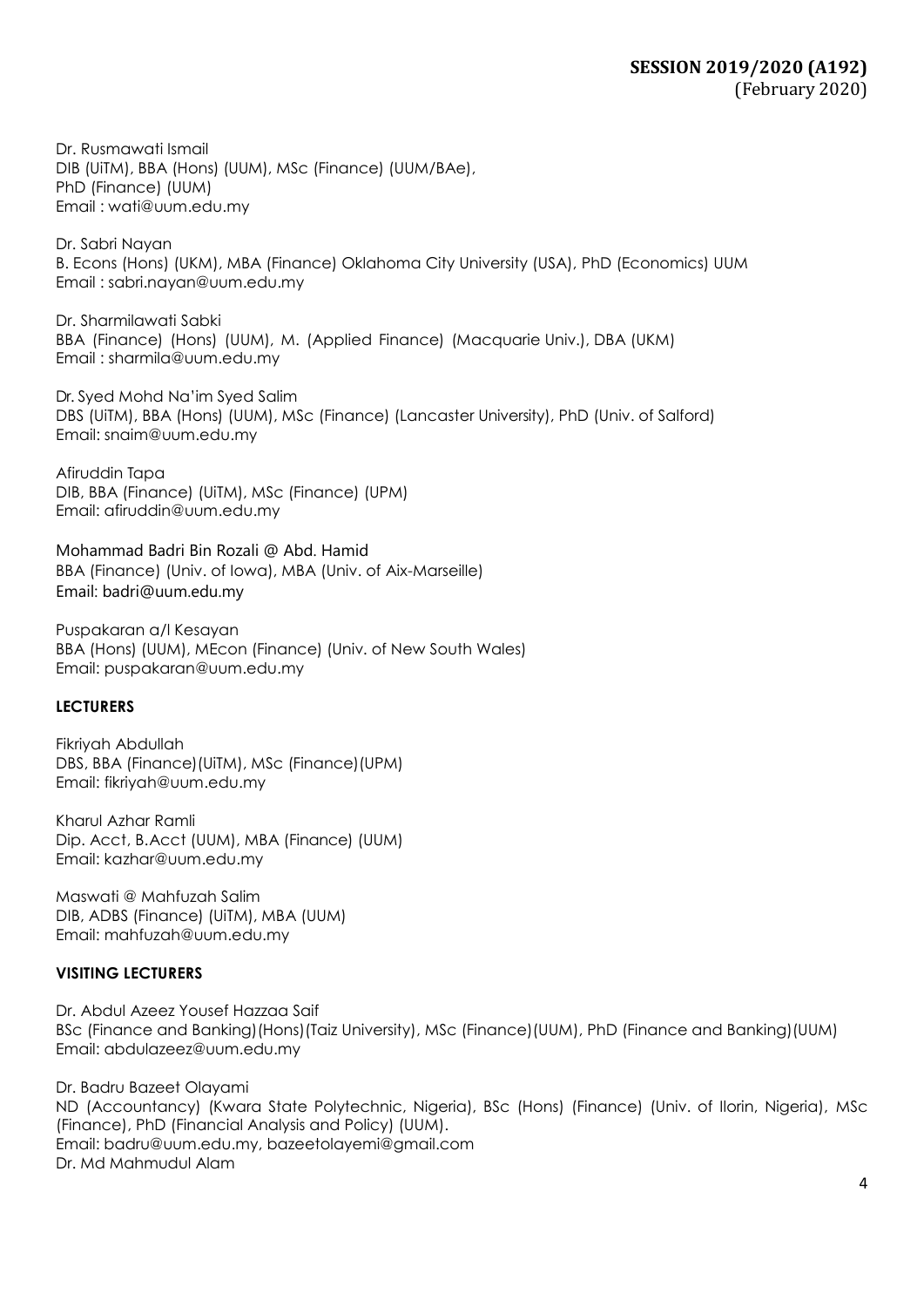BBA (Finance & Economics) (Hons.) (North South Uni., Dhaka) MA & PhD (Economics) (UKM) Email: [mahmudul@uum.edu.my](mailto:mahmudul@uum.edu.my) / [rony000@gmail.com](mailto:rony000@gmail.com)

Dr. Md Shahin Mia BBS (Finance & Banking) (Hons) (Rajshahi Univ., Bangladesh), MBA (Finance & Banking) (Rajshahi Univ., Bangladesh), PhD (Environment & Development) (UKM) Email: [shahin@uum.edu.my](mailto:shahin@uum.edu.my)

Dr. Raji Jimoh Olajide BSc (Economics)(Uni.of Ilorin), M.Sc. (Economics)(Uni. Of Jos), Ph.D. (Economics) (UUM) Emails: [raji@uum.edu.m](mailto:raji@uum.edu)y / [rajiolajide2006@yahoo.com](mailto:rajiolajide2006@yahoo.com)

## **TUTORS**

Bavani a/p Subramaniam\* DHRM (Stamford College), BBA (Hons) (UUM), MSc (Finance) (Lancaster University) Email: bavani@uum.edu.my

Boo Hooi Laing\* BRMI (Hons), MSc (Finance) (UUM) Email: hlboo@uum.edu.my

Farah Farhana bt. Hamzah\* Dip.in Invest. Analysis (UiTM), BBA (Hons) (UiTM), MSc (Finance) (UK) Email: [farahfarhana@uum.edu.my](mailto:farahfarhana@uum.edu.my)

Hanis Adiela bt. Ibrahim\* BSc (Accounting & Finance) (Univ. of Leeds) Email : adiela@uum.edu.my

Khairul Zharif bin Zaharudin\* B.Fin (Hons.)(UUM), MSc. Finance (UUM) Email: [zharif@uum.edu.my](mailto:zharif@uum.edu.my)

Muhammad Airil Syafiq b. Mohd Khalid\* Email: airil@uum.edu.my

Nas'Asshraf bin Naina Mohamed\* Dip. (Banking) (UiTM), BBA (Hons) (Finance) (UiTM), MSc (Finance) (UUM) Email: nas'asshraf@uum.edu.my

Noor Maimun Abdul Wahab BFin (UiTM), MSc Finance (UUM) Email: noormaimun@uum.edu.my

Rozita Saadan\* DIB (UiTM), BBA (Hons)(Finance) (UiTM), MSc. (Finance) (IIUM) Email: srozita@uum.edu.my

Siti Solehah bt. Ghazali\* BBA (Hons) (Finance) (UiTM), MSc (Finance) (UUM) Email : ssolehah@uum.edu.my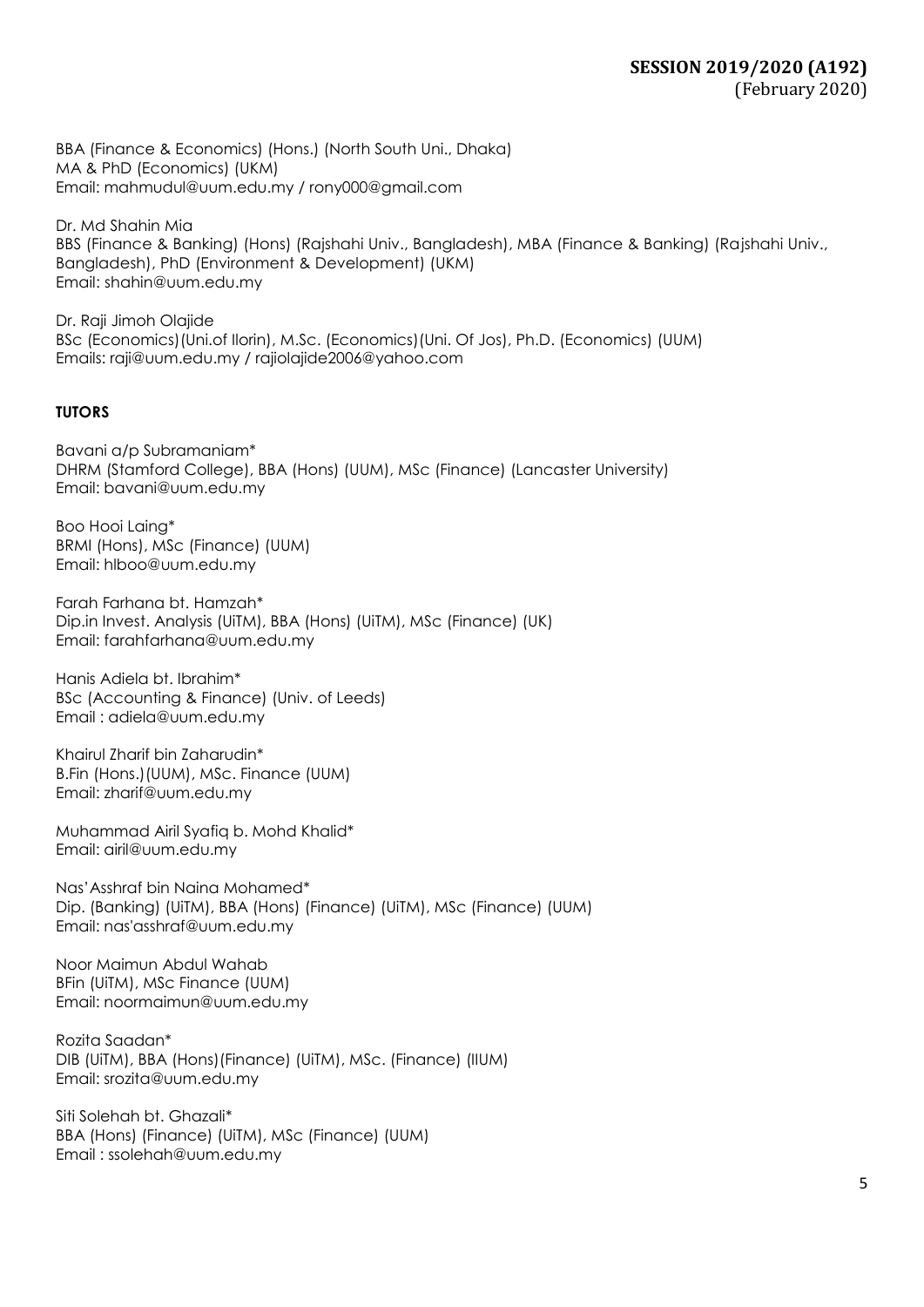\* Study leave

\*\* Seconded/Unpaid leave/Dipinjamkan

### **PROGRAMME STRUCTURE FOR BACHELOR OF FINANCE WITH HONOURS [BFIN (HONS)]**

In general, the Bachelor of Finance with Honours programme structure comprises of **SIX (6)** components as follow:

| <b>COMPONENT</b>           | <b>CREDIT HOURS</b> |
|----------------------------|---------------------|
| UNIVERSITY CORE            |                     |
| . ENGLISH CORE             |                     |
| C. PROGRAMME CORE          |                     |
| ). SPECIALIZATION          |                     |
| <b>PROGRAMME ELECTIVES</b> |                     |
| F. FREE ELECTIVE           |                     |
| <b>G. PRACTICUM</b>        |                     |
| <b>TOTAL</b>               | 126                 |

To be awarded the Bachelor of Finance with Honours, a student is required to complete **at least 126 credit hours** and must get at least 2.00 cumulative grade point average through the following structure:

### **A. UNIVERSITY CORE (16 CREDIT HOURS)**

| <b>Malaysian</b>   |                                  |                     |  |
|--------------------|----------------------------------|---------------------|--|
| <b>Course Code</b> | <b>Course Name</b>               | <b>Credit Hours</b> |  |
| MPU1043            | Falsafah dan Isu Semasa          |                     |  |
| MPU1013            | Penghayatan Etika dan            | 3                   |  |
|                    | Peradaban                        |                     |  |
| SADN1033           | Malaysian Nationhood Studies     | 3                   |  |
| <b>SADE1013</b>    | Introduction to Entrepreneurship | З                   |  |
| VXXXXXXX           | Co-Curriculum                    |                     |  |

#### **ii. Non-Malaysian**

| <b>Course Code</b> | <b>Course Name</b>                  | <b>Credit Hours</b> |
|--------------------|-------------------------------------|---------------------|
| MPU1043            | Falsafah dan Isu Semasa             | 3                   |
| OR.                | OR                                  |                     |
| MPU1013            | Penghayatan Etika dan               | 3                   |
|                    | Peradaban                           |                     |
| SBLF1093           | Bahasa Melayu sebagai Bahasa        | 3                   |
|                    | Asing I                             |                     |
| SADN1033           | <b>Malaysian Nationhood Studies</b> | 3                   |
| <b>SADE1013</b>    | Introduction to Entrepreneurship    | 3                   |
| VXXXXXXX           | Co-Curriculum                       |                     |

Choose **ONE (1)** co-curriculum course to fulfill the 4 credit hours co-curriculum requirement.

### **B. ENGLISH CORE (9 CREDIT HOURS)**

Student has to take English core courses based on MUET's results obtained during admission.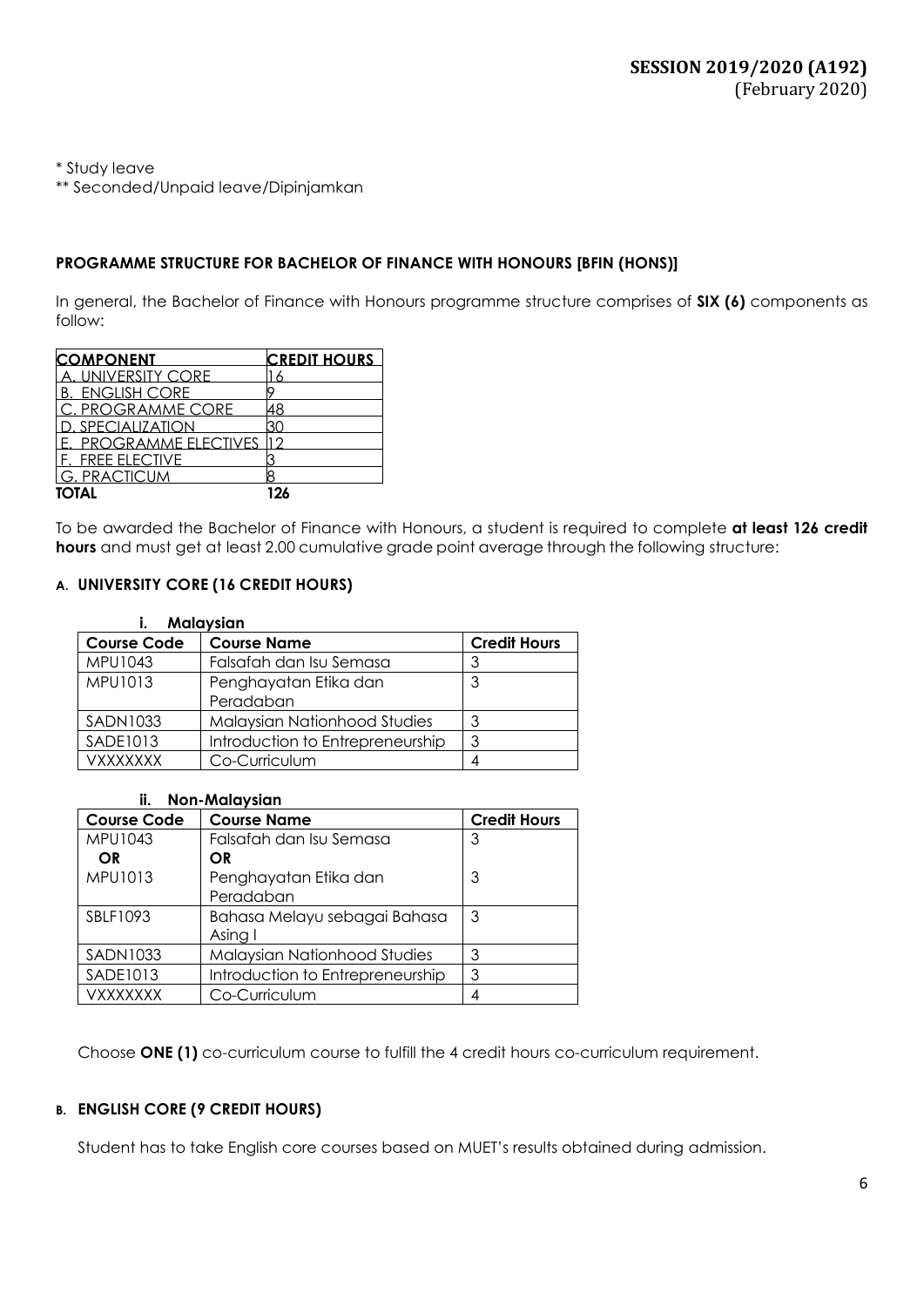| <b>CODE</b>              | <b>COURSE NAME</b><br><b>BAND 1 MUET</b> | <b>CREDIT HOURS</b> |
|--------------------------|------------------------------------------|---------------------|
| SBLE1073                 | Foundation English*                      |                     |
| SBLE1063                 | English Proficiency I                    | 3                   |
| SBLE2113                 | <b>English Proficiency II</b>            | $\frac{3}{3}$       |
| SBLE3123                 | <b>English Proficiency III</b>           |                     |
|                          | <b>TOTAL</b>                             | 9                   |
|                          | <b>BAND 2 MUET</b>                       |                     |
| SBLE1063                 | <b>English Proficiency I</b>             | 3                   |
| SBLE2113                 | English Proficiency II                   | $\overline{3}$      |
| SBLE3123                 | <b>English Proficiency III</b>           | $\overline{3}$      |
|                          | <b>TOTAL</b>                             | 9                   |
|                          | <b>BAND 3 MUET</b>                       |                     |
| SBLE2113                 | English Proficiency II                   | 3                   |
| SBLE3123                 | <b>English Proficiency III</b>           | $\frac{3}{3}$       |
| SBLExxxx                 | ESP <sub>1</sub>                         |                     |
|                          | <b>TOTAL</b>                             | 9                   |
|                          | <b>BAND 4 MUET</b>                       |                     |
| SBLE3123                 | English Proficiency III                  | 3                   |
| SBLExxxx                 | ESP <sub>1</sub>                         | 3                   |
| SBLExxxx                 | ESP <sub>2</sub>                         | $\overline{3}$      |
|                          | <b>TOTAL</b>                             | 9                   |
| <b>BAND 5 AND 6 MUET</b> |                                          |                     |
| SBLExxxx                 | ESP <sub>1</sub>                         | 3                   |
| SBLExxxx                 | ESP <sub>2</sub>                         | 3                   |
| SBLExxxx                 | ESP <sub>3</sub>                         | $\overline{3}$      |
|                          | <b>TOTAL</b>                             | $\overline{9}$      |

\*Credit for Foundation course is not counted for GPA and CGPA.

Choose English for Specific Purposes (ESP) courses as listed below:

| <b>CODE</b> | <b>COURSE NAME</b>                            |  |
|-------------|-----------------------------------------------|--|
| SBLE3133    | <b>English For Small Group Communication</b>  |  |
| SBLE3143    | Report Writing                                |  |
| SBLE3153    | <b>Hospitality English</b>                    |  |
| SBLE3163    | <b>Public Speaking Skills</b>                 |  |
| SBLE3173    | <b>English For Professional Communication</b> |  |

### **C. PROGRAMME CORE (48 CREDIT HOURS)**

| <b>COURSE CODE</b> | <b>COURSE NAME</b>                      | <b>CREDIT HOURS</b> | <b>PREREQUISITE</b>                                                                                                                           |
|--------------------|-----------------------------------------|---------------------|-----------------------------------------------------------------------------------------------------------------------------------------------|
| SQQS1013           | Introduction to Statistics              | 3                   | None                                                                                                                                          |
| BEEB1013           | Principle of Economics                  | 3                   | None                                                                                                                                          |
| <b>BKAF1023</b>    | Introduction to Financial<br>Accounting | 3                   | <b>None</b>                                                                                                                                   |
| <b>BWFF2033</b>    | <b>Financial Management</b>             | 3                   | BKAF1023 Introduction to<br>Financial Accounting OR<br>BKAL1013 Business<br>Accounting OR BKAR1013<br>Financial Accounting and<br>Reporting I |
| <b>BWFF2043</b>    | Advanced Financial                      | 3                   | <b>BWFF2033 Financial</b>                                                                                                                     |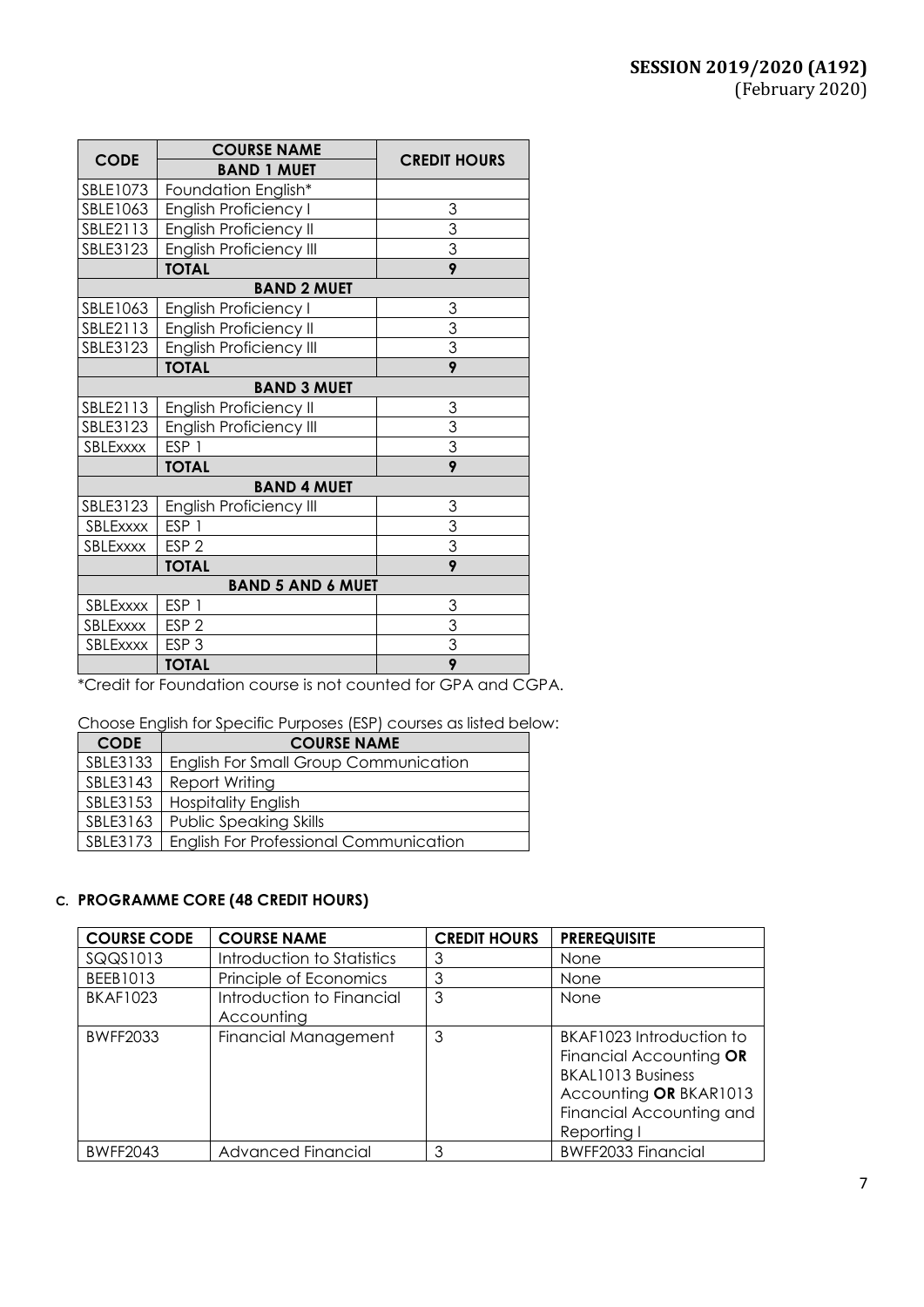|                 | Management                   |   | Management                  |
|-----------------|------------------------------|---|-----------------------------|
| <b>BWFF2053</b> | <b>Financial Statement</b>   | 3 | BWFF2043 Advanced           |
|                 | Analysis and Valuation       |   | <b>Financial Management</b> |
| <b>BWFF3013</b> | Corporate Finance            | 3 | BWFF2043 Advanced           |
|                 |                              |   | <b>Financial Management</b> |
| <b>BWFF3033</b> | Financial Market and         | 3 | <b>BWFF2033 Financial</b>   |
|                 | Institutions                 |   | Management                  |
| <b>BWFF3043</b> | International Finance        | 3 | BWFF2043 Advanced           |
|                 |                              |   | Financial Management        |
| <b>BWFF3073</b> | Personal Finance             | 3 | BWFF2043 Advanced           |
|                 |                              |   | Financial Management        |
| <b>BWFF3113</b> | <b>Ethics and Governance</b> | 3 | None                        |
| <b>BWFN3013</b> | <b>Investment Analysis</b>   | 3 | BWFF2043 Advanced           |
|                 |                              |   | <b>Financial Management</b> |
| <b>BPMN1013</b> | Introduction to              | 3 | None                        |
|                 | Management                   |   |                             |
| <b>BPMN3143</b> | Research Methodology         | 3 | SQQ\$1013 Introduction to   |
|                 |                              |   | Statistics <b>AND</b> have  |
|                 |                              |   | completed at least 70       |
|                 |                              |   | credit hours                |
| <b>BPMN3023</b> | Strategic Management         | 3 | Have taken and passed       |
|                 |                              |   | 100 credit hours            |
| <b>GLUL2023</b> | <b>Business Law</b>          | 3 | <b>None</b>                 |

## **D. SPECIALIZATION (30 CREDIT HOURS)**

Students **MUST** choose **ONE (1)** Specialization from the following list:

# 1) **INVESTMENT MANAGEMENT**

| <b>CODE</b>     | <b>COURSE NAME</b>                 | <b>CREDIT</b><br><b>HOURS</b> | <b>PREREQUISITE</b>                  |
|-----------------|------------------------------------|-------------------------------|--------------------------------------|
|                 |                                    | 3                             | <b>BKAR1013 Financial Accounting</b> |
|                 |                                    |                               | and Reporting   OR BKAL1013          |
| <b>BKAT2013</b> | Principles of Taxation             |                               | <b>Business Accounting OR</b>        |
|                 |                                    |                               | BKAF1023 Introduction to Financial   |
|                 |                                    |                               | Accounting                           |
| <b>BWFN3033</b> | Portfolio Management               |                               | <b>BWFF2043 Advanced Financial</b>   |
|                 |                                    | 3                             | Management                           |
| <b>BWFN3043</b> | <b>Behavioral Finance</b>          |                               | <b>BWFF2043 Advanced Financial</b>   |
|                 |                                    | 3                             | Management                           |
| <b>BWBB3053</b> | Marketing of Financial<br>Services | 3                             | None                                 |
| <b>BWFF3053</b> | <b>Financial Modeling</b>          | 3                             | <b>BWFF3013 Corporate Finance</b>    |
|                 |                                    |                               | <b>BWFF2043 Advanced Financial</b>   |
| <b>BWFN3053</b> | Fixed Income Securities            | 3                             | Management                           |
| <b>BWFN3063</b> | Derivatives and Risk               |                               | <b>BWFF2043 Advanced Financial</b>   |
|                 | Management                         | 3                             | Management                           |
| <b>BWFF3103</b> |                                    |                               | <b>BWFF2043 Advanced Financial</b>   |
|                 | <b>Small Business Finance</b>      | 3                             | Management                           |
| <b>BWFF3083</b> |                                    |                               | <b>BWFF2043 Advanced Financial</b>   |
|                 | Venture Capital                    | 3                             | Management                           |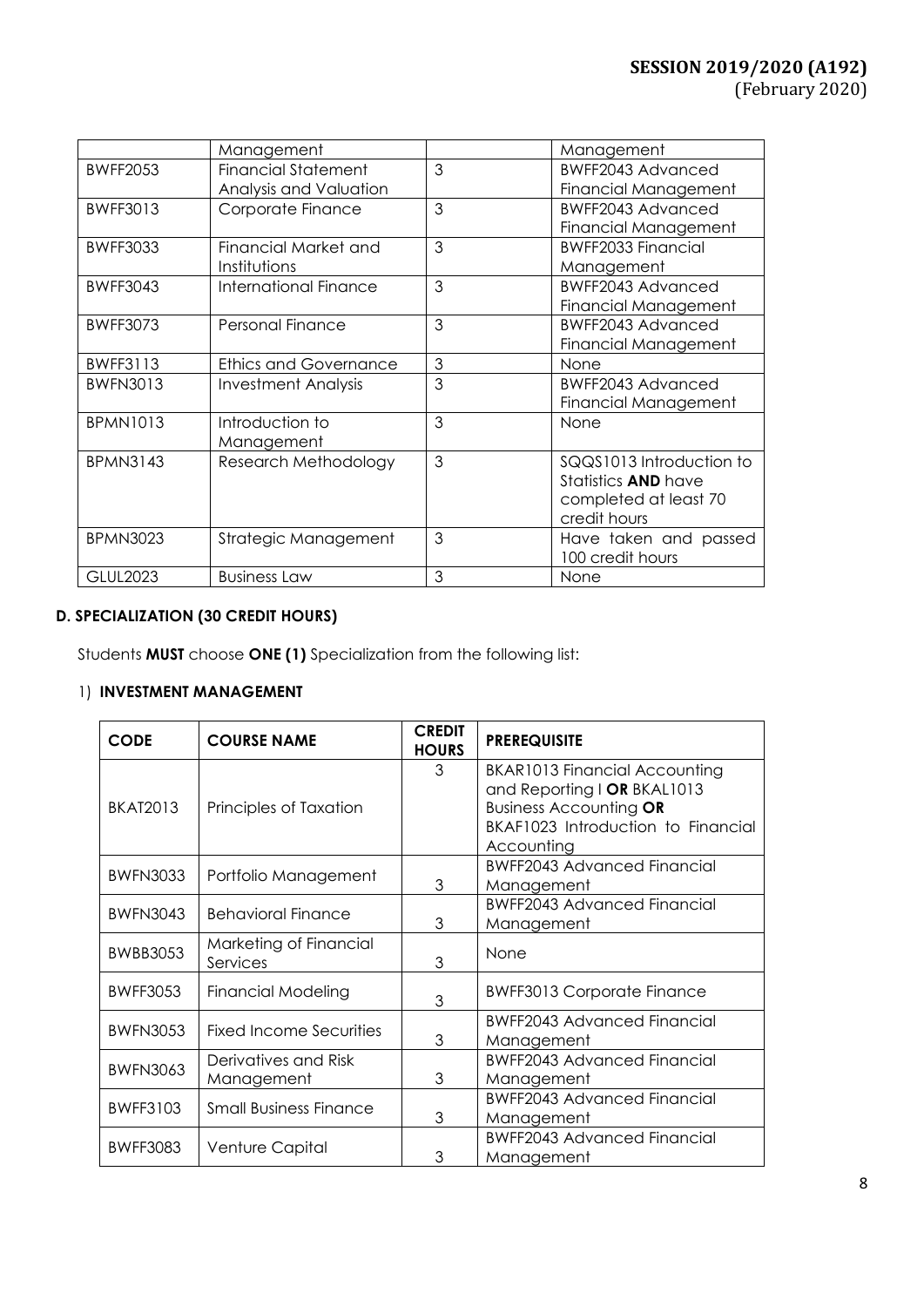|                             | Have taken and passed at least |
|-----------------------------|--------------------------------|
| BWFF3193 Seminar in Finance | <b>100</b> credit hours.       |

## **OR**

## 2) **WEALTH MANAGEMENT**

| <b>CODE</b>     | <b>COURSE NAME</b>                               | <b>CREDIT</b><br><b>HOURS</b> | <b>PREREQUISITE</b>                                                                                                                        |
|-----------------|--------------------------------------------------|-------------------------------|--------------------------------------------------------------------------------------------------------------------------------------------|
| <b>BWRR1013</b> | <b>Risk and Insurance</b>                        | 3                             | None                                                                                                                                       |
| <b>BKAT2013</b> | Principles of Taxation                           | 3                             | BKAR1013 Financial Accounting and<br>Reporting I OR BKAL1013 Business<br>Accounting OR<br>BKAF1023 Introduction to Financial<br>Accounting |
| <b>BWBB3053</b> | Marketing of Financial<br>Services               | 3                             | None                                                                                                                                       |
| <b>BWFF3053</b> | <b>Financial Modeling</b>                        | 3                             | <b>BWFF3013 Corporate Finance</b>                                                                                                          |
| BWFF3103        | <b>Small Business Finance</b>                    | 3                             | <b>BWFF2043 Advanced Financial</b><br>Management                                                                                           |
| <b>BWRR3103</b> | Estate Planning                                  | 3                             | <b>BWFF2033 Financial Management</b>                                                                                                       |
| <b>BWRR3133</b> | Risk Analysis and<br><b>Decision Making</b>      | 3                             | <b>BWRR1013 Risk and Insurance AND</b><br><b>BWFF2043 Advanced Financial</b><br>Management                                                 |
| <b>BWFF3193</b> | Seminar in Finance                               | 3                             | Have taken and passed at least 100<br>credit hours.                                                                                        |
| <b>BWRR3113</b> | <b>Retirement Planning</b>                       | 3                             | <b>BWFF2033 Financial Management</b>                                                                                                       |
| <b>BWRR3143</b> | Property and Liability<br><b>Risk Management</b> | 3                             | BWRR1013 Risk and Insurance                                                                                                                |

# **E. PROGRAMME ELECTIVES (12 CREDIT HOURS)**

Choose **FOUR (4)** courses from the following to fulfil 12 credit hours.:

| <b>CODE</b>     | <b>COURSE NAME</b>         | <b>CREDIT</b><br><b>HOURS</b> | <b>PREREQUISITE</b>                                                                                                                        |
|-----------------|----------------------------|-------------------------------|--------------------------------------------------------------------------------------------------------------------------------------------|
| BWBB2013        | Bank Management            | 3                             | None                                                                                                                                       |
| SQQS2013        | <b>Applied Statistics</b>  | 3                             | SQQS1013 Introduction to Statistics                                                                                                        |
| <b>BKAM2013</b> | Management<br>Accounting 1 | 3                             | BKAR1013 Financial Accounting and<br>Reporting I OR BKAL1013 Business<br>Accounting OR<br>BKAF1023 Introduction to Financial<br>Accounting |
| <b>BEEQ2023</b> | <b>Basic Econometrics</b>  | 3                             | BEEQ1023 Introduction to Statistical<br>Economics OR SQQS2013 Applied<br><b>Statistics</b>                                                 |
| <b>BWFE3013</b> | Real Estate<br>Management  | 3                             | <b>BWFF2033 Financial Management</b>                                                                                                       |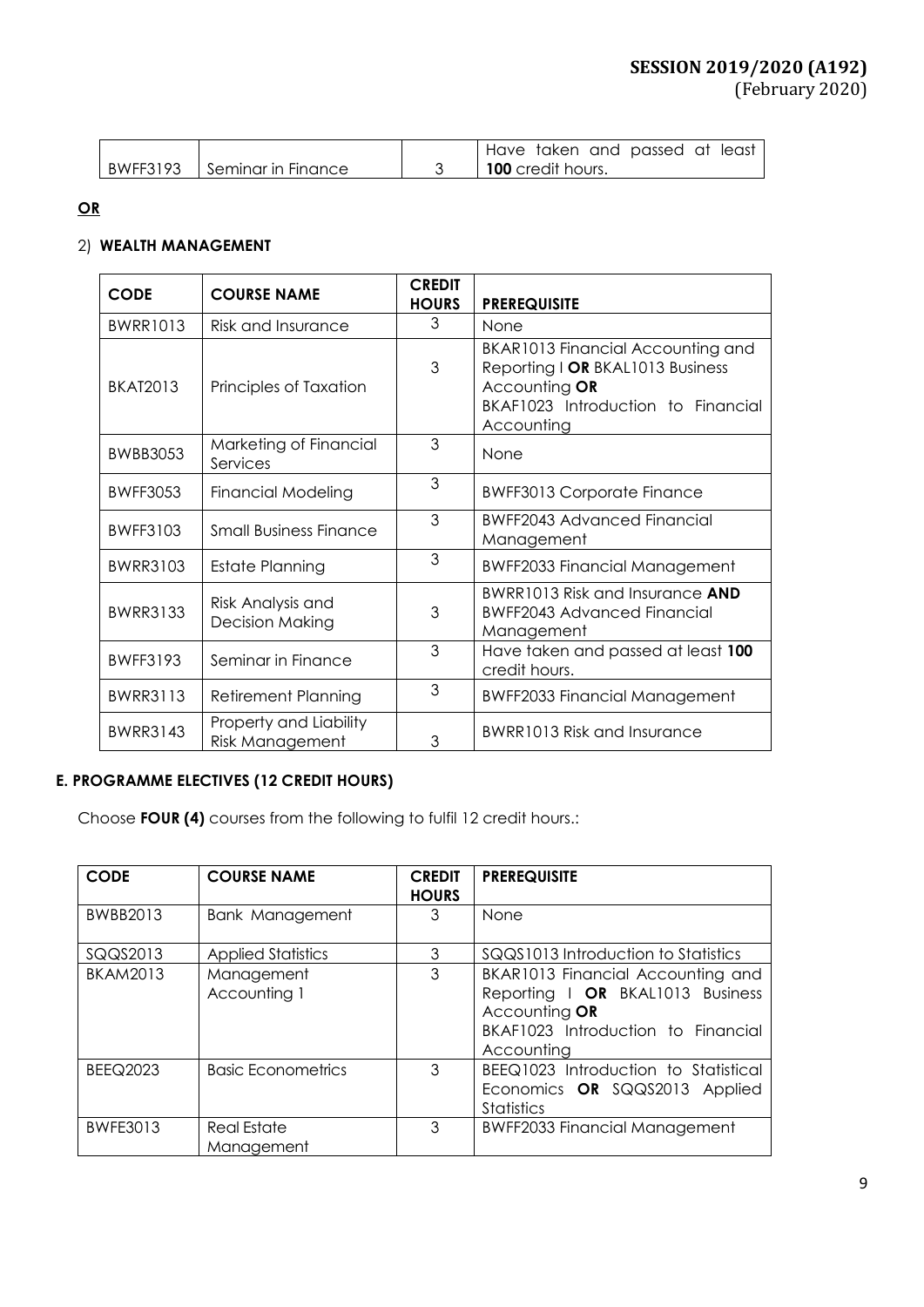| <b>BWBB3013</b> | <b>Commercial Bank</b><br>Operations | 3 | <b>BWBB2013 Bank Management</b>      |
|-----------------|--------------------------------------|---|--------------------------------------|
| <b>BWFF3023</b> | Credit Management                    | 3 | <b>BWFF2033 Financial Management</b> |
| <b>BWBB3033</b> | International Banking                | 3 | <b>BWBB2013 Bank Management</b>      |
| <b>BWFF3063</b> | <b>Financial Theory</b>              |   | <b>BWFF3013 Corporate Finance</b>    |
| <b>GLUL3033</b> | Company Law                          | 3 | None                                 |

## **F. FREE ELECTIVE (3 CREDIT HOURS)**

Students must choose **ONE (1)** course offered by other programme within the UUM College of Business or any course offered by other Colleges subject to the followings:

- i. Must fulfil **PREREQUISITE** course if any.
- ii. Equivalent courses are **NOT** considered as free elective.

## **EQUIVALENT COURSES FOR BACHELOR OF FINANCE WITH HONOURS [BFIN (HONS)]**

### **Note: S***tudents Are Not Allowed to Register the Above Courses as Free Elective*

### **G. PRACTICUM (8 CREDIT HOURS)**

| Code                                                                                                                                                                                                             |  | <b>Course Name</b> |                               |                                                                     |  |  |
|------------------------------------------------------------------------------------------------------------------------------------------------------------------------------------------------------------------|--|--------------------|-------------------------------|---------------------------------------------------------------------|--|--|
| <b>BKAF1023</b><br>Introduction to Financial Accounting<br><b>BKAL1013</b><br><b>Business Accounting</b><br>Financial Accounting and Reporting I<br><b>BKAR1013</b><br>Foundations of Finance<br><b>BWFF1013</b> |  |                    |                               |                                                                     |  |  |
| <b>CODE</b>                                                                                                                                                                                                      |  | <b>COURSE NAME</b> | <b>CREDIT</b><br><b>HOURS</b> | <b>PREREQUISITE</b>                                                 |  |  |
| <b>BWFX4908</b>                                                                                                                                                                                                  |  | Practicum          | 8                             | Have taken and passed ALL courses<br>under the programme structure. |  |  |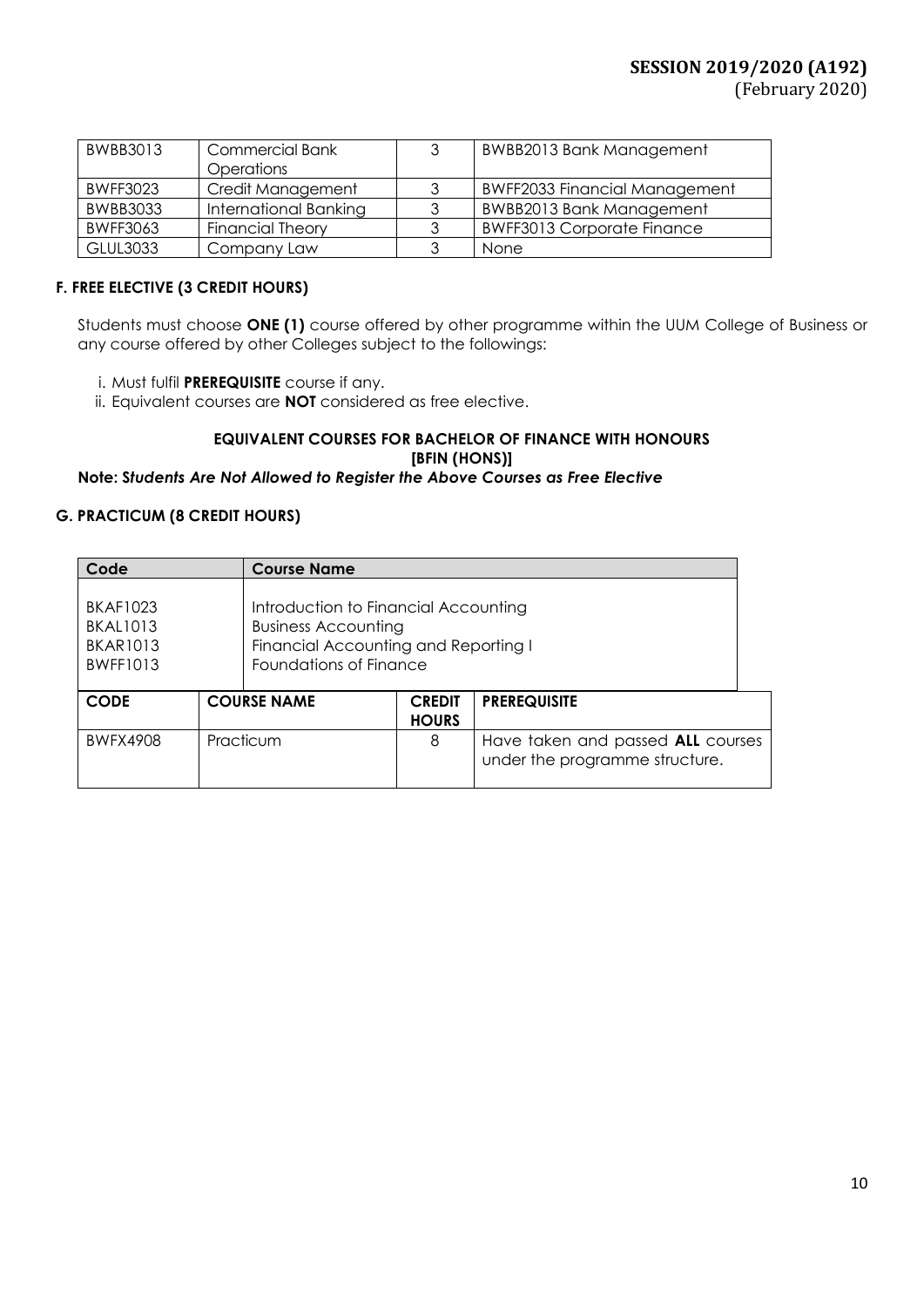# **PROPOSED COURSE REGISTRATION F OR BACHELOR OF FINANCE WITH HONOURS [BFIN (HONS)] PROGRAMMES**

| Code            | 1st Semester                         | <b>Credits</b>                             | Code            | 2nd Semester        | <b>Credits</b> |
|-----------------|--------------------------------------|--------------------------------------------|-----------------|---------------------|----------------|
| <b>BPMN1013</b> | Introduction to Management           | $\mathfrak{Z}$                             |                 | Specialization 1    | 3              |
| <b>BKAF1023</b> | Introduction to Financial Accounting | 3                                          | MPU1043         | Falsafah dan Isu    | 3              |
|                 |                                      |                                            |                 | Semasa              |                |
| SQQS1013        | Introduction to Statistics           | 3                                          | MPU1013         | Penghayatan         | 3              |
|                 |                                      |                                            |                 | Etika dan           |                |
|                 |                                      |                                            |                 | Peradaban           |                |
|                 |                                      |                                            | <b>BWFF2033</b> |                     |                |
| BEEB1013        | Principles of Economics              | 3                                          |                 | inancial            | 3              |
|                 |                                      |                                            |                 | Management          |                |
| SADN1033        | Nationhood of Malaysia               | 3                                          | <b>GLUL2023</b> | <b>Business Law</b> | 3              |
| SBLEXXXX        | <b>English Core</b>                  | 3                                          | SBLEXXXX        | <b>English Core</b> | 3              |
| <b>VXXXXXXX</b> | Co-curriculum                        |                                            | VXXXXXXX        | Co-curriculum       |                |
|                 | <b>TOTAL</b>                         | 19                                         | <b>TOTAL</b>    |                     | 19             |
| Code            | 3rd Semester                         | <b>Credits</b>                             | Code            | <b>4th Semester</b> | <b>Credits</b> |
| <b>BWFF2043</b> | Advanced Financial Management        | 3                                          | BWFF3013        | Corporate           | 3              |
|                 |                                      |                                            |                 | Finance             |                |
| SADE1013        | Foundations of Entrepreneurship      | 3                                          | <b>BWFF2053</b> | Financial           | 3              |
|                 |                                      |                                            |                 | Statement           |                |
|                 |                                      |                                            |                 | Analysis and        |                |
|                 |                                      |                                            |                 | Valuation           |                |
|                 | Specialization 2                     | 3                                          |                 | Specialization 3    | 3              |
|                 | Programme Elective 1                 | $\mathfrak{S}$                             |                 |                     |                |
| SBLEXXXX        | <b>English Core</b>                  | $\overline{3}$                             | <b>BWFF3073</b> | Personal            | 3              |
|                 |                                      |                                            |                 | Finance             |                |
| <b>BWFF3033</b> | Financial Markets and Institutions   | 3                                          | <b>BWFN3013</b> | Investment          | 3              |
|                 |                                      |                                            |                 | Analysis            |                |
| VXXXXXXX        | Co-curriculum                        |                                            | <b>VXXXXXXX</b> | Co-curriculum       | 1              |
|                 | <b>TOTAL</b>                         | 19                                         | <b>TOTAL</b>    |                     | 16             |
| Code            | 5th Semester                         | <b>Credits</b>                             | Code            | 6th Semester        | <b>Credits</b> |
| <b>BWFF3113</b> | <b>Ethics and Governance</b>         | 3                                          | <b>BPMN3143</b> | Research            | 3              |
|                 |                                      |                                            |                 | Methodology         |                |
|                 | Specialization 4                     | 3                                          |                 | Specialization 6    | $\mathfrak{S}$ |
|                 | Specialization 5                     | 3                                          |                 | Specialization 7    | 3              |
|                 | Programme Elective 2                 | 3                                          |                 | Specialization 8    | 3              |
| <b>BWFF3043</b> | <b>International Finance</b>         | 3                                          |                 | Programme           | 3              |
|                 |                                      |                                            |                 | Elective 3          |                |
|                 | <b>TOTAL</b>                         | 15                                         |                 | <b>TOTAL</b>        | 15             |
| Code            | 7th Semester                         | <b>Credits</b>                             | Code            | 8th Semester        | <b>Credits</b> |
|                 | Specialization 9                     | 3                                          | <b>BWFX4908</b> | Practicum/Indu      | 8              |
|                 |                                      |                                            |                 | strial Training     |                |
|                 | Specialization 10                    |                                            |                 |                     |                |
|                 | Programme Elective 4                 | $\begin{array}{c} 3 \\ 3 \\ 3 \end{array}$ |                 |                     |                |
|                 | Free Elective                        |                                            |                 |                     |                |
| <b>BPMN3023</b> | Strategic Management                 | 3                                          |                 |                     |                |
|                 | <b>TOTAL</b>                         | 15                                         |                 | <b>TOTAL</b>        | 8              |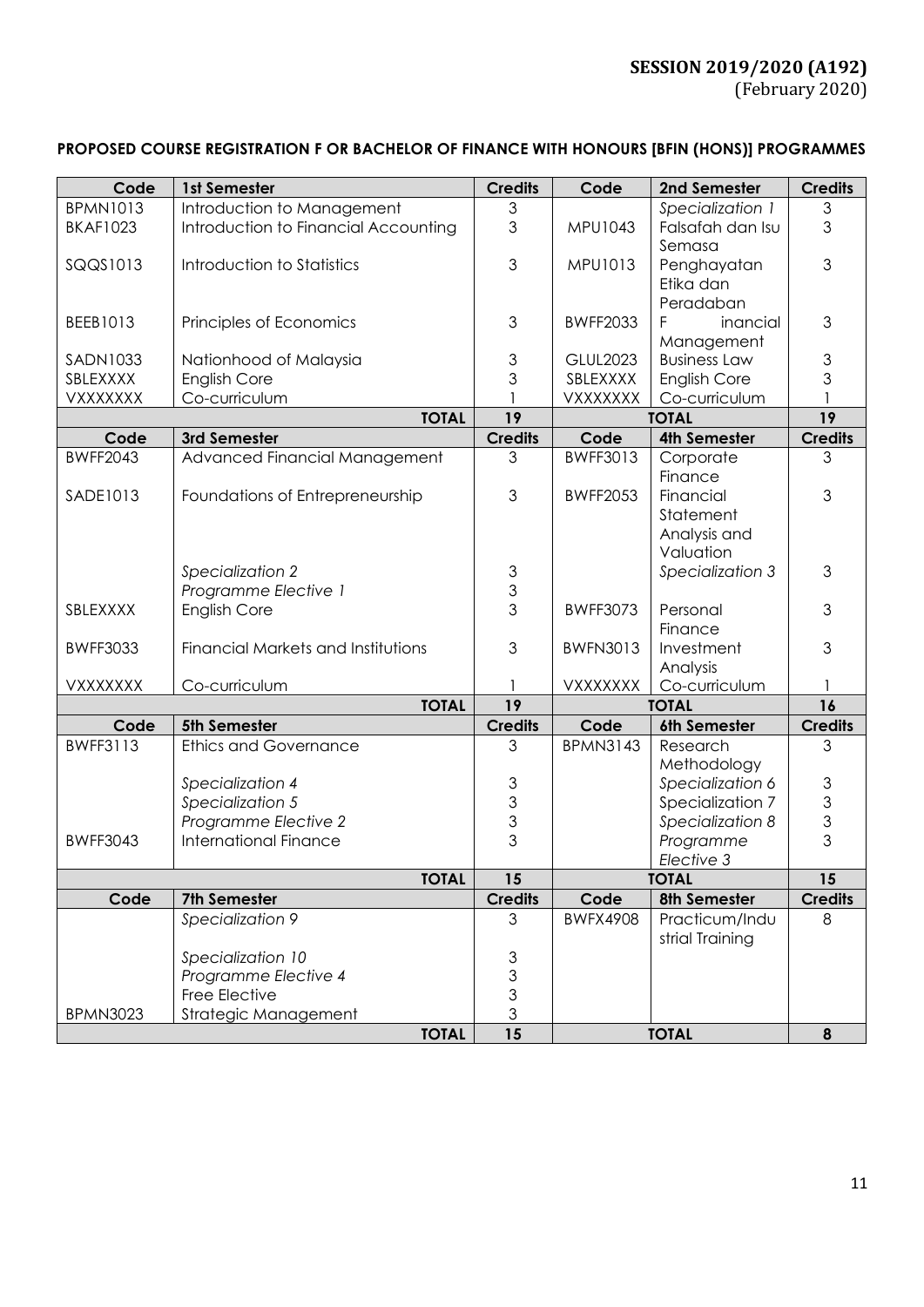### **COURSES OFFERED BY SEMESTER**

| <b>CODE</b>     | <b>COURSE NAME</b>                            | <b>FIRST</b><br><b>SEMESTER</b> | <b>SECOND</b><br><b>SEMESTER</b> |
|-----------------|-----------------------------------------------|---------------------------------|----------------------------------|
| BWFE3013        | Real Estate Management                        |                                 | Χ                                |
| <b>BWFF1013</b> | Foundations of Finance                        | Χ                               | Χ                                |
| <b>BWFF2033</b> | Financial Management I                        | X                               | X                                |
| <b>BWFF2043</b> | Advanced Financial Management                 | Χ                               | X                                |
| <b>BWFF2053</b> | Financial Statement Analysis and<br>Valuation | Χ                               | Χ                                |
| <b>BWFF3013</b> | Corporate Finance                             | X                               | Χ                                |
| <b>BWFF3023</b> | Credit Management                             |                                 | Χ                                |
| <b>BWFF3033</b> | <b>Financial Markets and Institutions</b>     | X                               | Χ                                |
| <b>BWFF3043</b> | <b>International Finance</b>                  | X                               | Χ                                |
| <b>BWFF3053</b> | <b>Financial Modelling</b>                    | X                               | Χ                                |
| <b>BWFF3063</b> | <b>Financial Theory</b>                       |                                 | Χ                                |
| <b>BWFF3073</b> | Personal Finance                              | Χ                               | Χ                                |
| <b>BWFF3083</b> | Venture Capital                               | X                               |                                  |
| <b>BWFF3103</b> | <b>Small Business Finance</b>                 | X                               | Χ                                |
| <b>BWFF3113</b> | <b>Ethics and Governance</b>                  | X                               | Χ                                |
| <b>BWFF3193</b> | Seminar in Finance                            | X                               | X                                |
| <b>BWFN3013</b> | <b>Investment Analysis</b>                    | X                               | Χ                                |
| <b>BWFN3043</b> | <b>Behavioral Finance</b>                     | X                               |                                  |
| <b>BWFN3053</b> | <b>Fixed Income Securities</b>                | Χ                               |                                  |
| <b>BWFN3063</b> | Derivatives and Risk Management               |                                 | Χ                                |
| <b>BWFN3033</b> | Portfolio Management                          |                                 | Χ                                |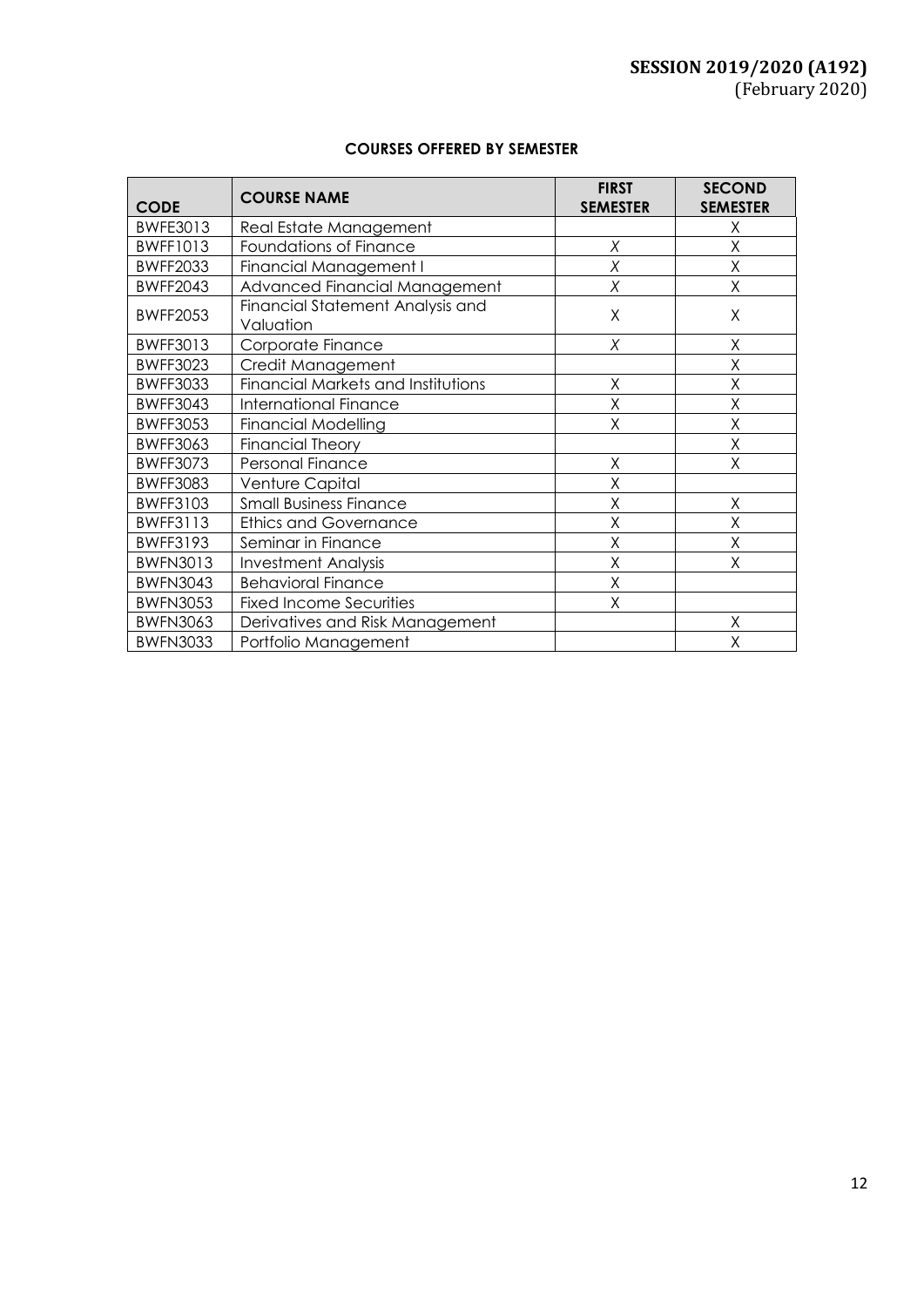### **COURSE SYNOPSIS**

#### **BWFE3013 REAL ESTATE MANAGEMENT PREREQUISITE: BWFF2033 Financial Management**

This course is an introduction to the study of real estate management. It is also to enhance student's understanding regarding present situation and local practices in real estate management. The topics include real estate characteristics, real estate economic, legal aspects such as ownership and title, Torrens system, The Malaysian National Land Code, real estate financing, real estate investment and real estate development and property management. Methods in valuation of real estate properties such as sales comparison approach, income approach and cost approach are discussed.

……………………………………………………………………………

### **BWFF1013 FOUNDATIONS OF FINANCE PREREQUISITE: None**

This course introduces the principles and the basics of financial management of a business entity. An introductory level of investment management and short term financing as well as long term financing will be introduced. Methods for financial position evaluation such as financial ratios are also covered. In addition, financial planning and forecasting will be discussed.

……………………………………………………………………………

#### **BWFF2033 FINANCIAL MANAGEMENT**

**PREREQUISITE: BKAF1023 Introduction to Financial Accounting OR BKAL1013 Business Accounting OR BKAR1013 Financial Accounting and Reporting 1**

This course introduces the theory, concept and application of financial management with emphasis on short term financial management and financial instruments which are used in financial decision making. The discussion on short-term financial management covers topics on short term financing as well as current assets management which include cash, marketable securities, account receivables and inventory. Among the concepts and financial instruments discussed are financial analyses, risk and return concept and time value of money.

……………………………………………………………………………

### **BWFF2043 ADVANCED FINANCIAL MANAGEMENT PREREQUISITE: BWFF2033 Financial Management**

This course is a continuation of BWFF2033 Financial Management which focuses on investment decisionmaking and long term financing decision. In line with the main objective of this course, the time value of money concept which was introduced in BWFF2033 Financial Management will be reviewed as a preparation to apply this concept in other topics such as security valuation, cost of capital, and capital budgeting. Besides that, leverage and capital structure, and dividend policy will be discussed.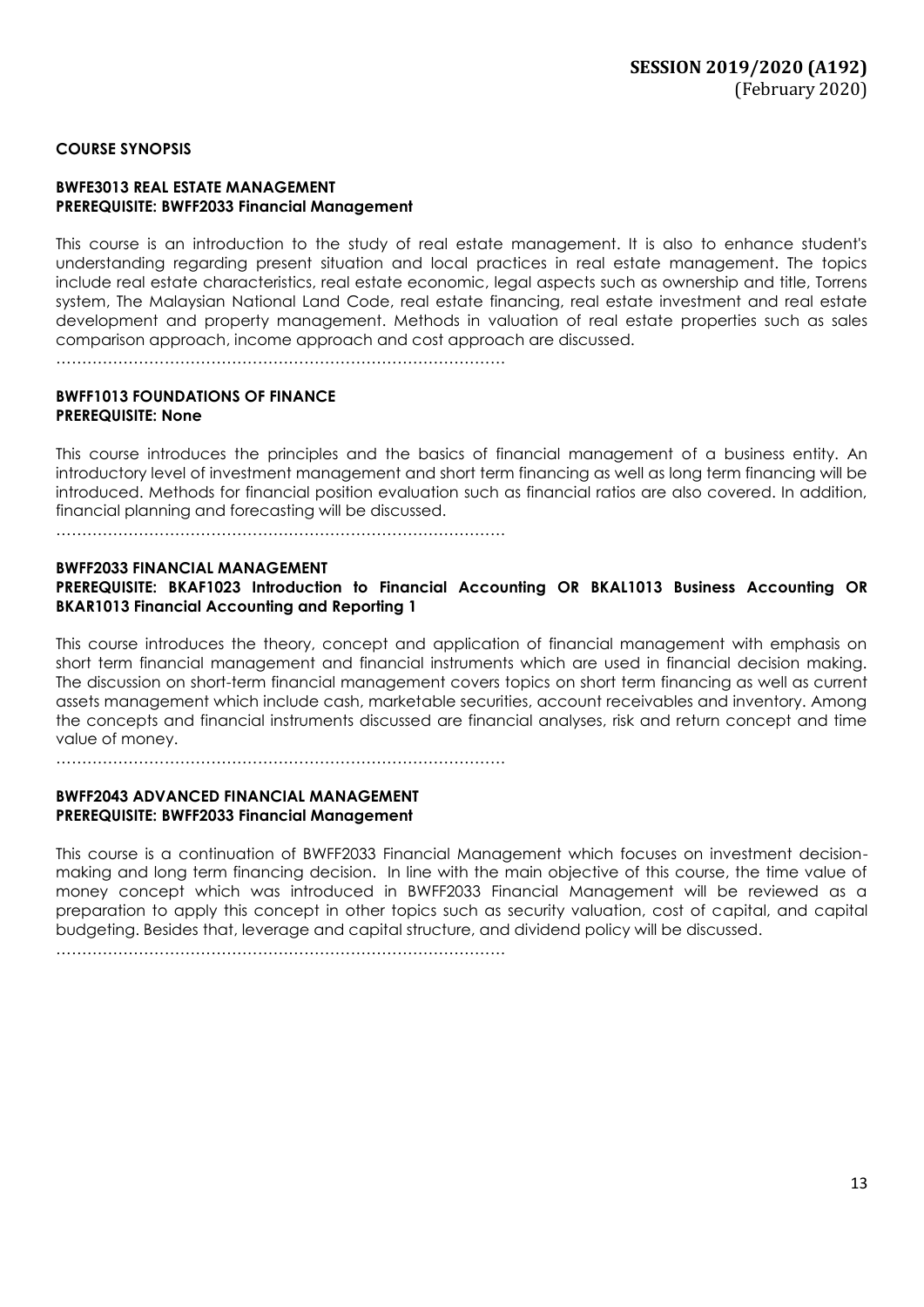### **BWFF2053 FINANCIAL STATEMENT ANALYSIS AND VALUATION PREREQUISITE: BWFF2043 Advanced Financial Management**

This course aims to provide students with hands-on experience in financial statement analysis. Students will be exposed to general tools of financial analysis, theoretical concepts, and practical valuation issues. By the end of the course, students should be comfortable with using firms' financial statements to develop an understanding of their performance and to establish a basis for making reasonable valuation estimates.

………………………………………………………………………………………………………..

#### **BWFF3013 CORPORATE FINANCE PREREQUISITE: BWFF2043 Advanced Financial Management**

This course intends to strengthen the understanding of financial management which has been learned in BWFF2033 Financial Management and BWFF2043 Advanced Financial Management. This course will focus on theories which are related to long term financing and optimal capital structure in the corporate sector. Together with that, topics which include managing the shareholder's value, risk and return, risk and refinements in capital budgeting, leverage and capital structure, dividend policy, hybrid and derivatives securities, financial risk management and corporate restructuring will also be discussed.

……………………………………………………………………………

#### **BWFF3023 CREDIT MANAGEMENT PREREQUISITE: BWFF2033 Financial Management**

This course discusses the concept, principle and application of credit management especially for business and individual needs. Emphasis is given on the techniques in forming credit policies, valuation and monitoring of accounts according to the objectives of the organization in providing credit to its customers, management of cash flows, monitoring steps in collection, insurance, collateral and legal aspect are also discussed. Additional focus is on the principle and application of trade credit management in Malaysia.

……………………………………………………………………………

#### **BWFF3033 FINANCIAL MARKETS AND INSTITUTIONS PREREQUISITE: BWFF2033 Financial Management**

This course exposes students to the Malaysian financial landscape including the formation, evolution and development of the Malaysian financial system since independence. Topics covered include the types and functions of financial institutions, capital market, money market, derivative market and foreign exchange market. The development of international financial markets is also discussed.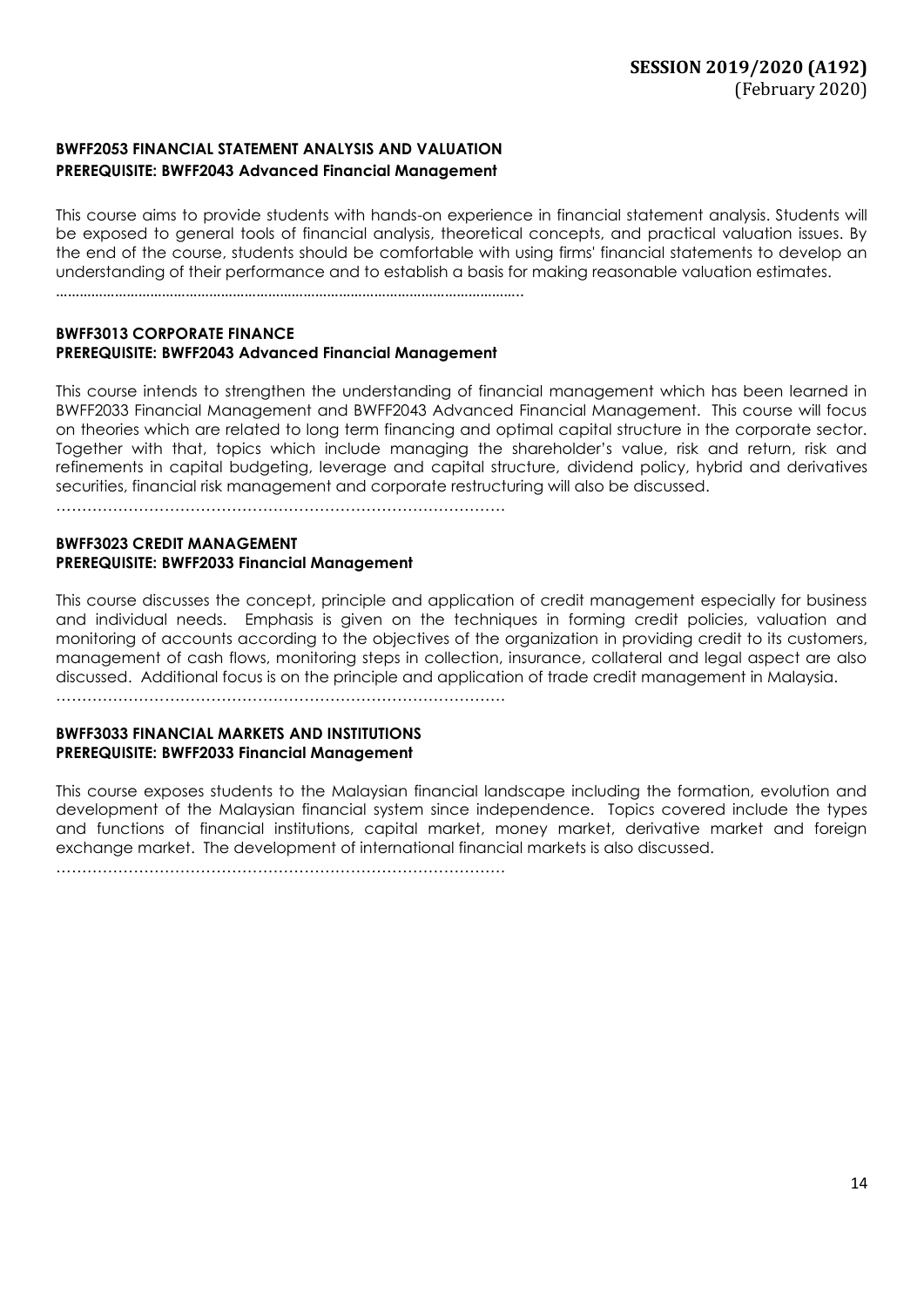### **BWFF3043 INTERNATIONAL FINANCE PREREQUISITE: BWFF2043 Advanced Financial Management**

This course exposes students to the important concepts in international finance and multinational firm's financial decision making methods. Topics that will be covered include foreign exchange market, international financial system, balance of payments and other factors which affect exchange rates. In addition, method to manage foreign exchange risk is also discussed. Other traditional fields of corporate finance such as working capital management, capital structure and capital budgeting will also be discussed but from the perspective of multinational firms where the concentration is on the decision making elements which seldom faced by domestic firms.

……………………………………………………………………………

### **BWFF3053 FINANCIAL MODELLING PREREQUISITE: BWFF3013 Corporate Finance**

This course exposes student to the usage of various spreadsheet software in financial management. The topics covered include modelling of information in financial statement, valuation of a firm's asset, capital budgeting, capital structure, leverage, balancing of cash investment, marketable securities, inventory and account receivables which take into account risk, risk management with corporate restructuring through mergers.

……………………………………………………………………………

### **BWFF3063 FINANCIAL THEORY PREREQUISITE: BWFF3013 Corporate Finance**

This course covers the theoretical aspect of finance. The course discusses compensation policy, capital structure, agency theory, dividend policy, efficient market theory, issuance of seasoned shares, issuance of debt, and mergers and acquisitions.

……………………………………………………………………………

### **BWFF3073 PERSONAL FINANCE PREREQUISITE: BWFF2043 Advanced Financial Management**

This course focuses on the process of planning a person's spending, financing and investing so as to optimise his or her financial situation. It provides an overview of financial concepts with special emphasis on their applications to issues faced by individuals and households, including personal savings, loans, tax planning, insurance, investments, real estate, retirement planning and estate planning. Issues that are unique to the Malaysian context is incorporated accordingly. This course also covers personal financial planning from the Islamic perspective.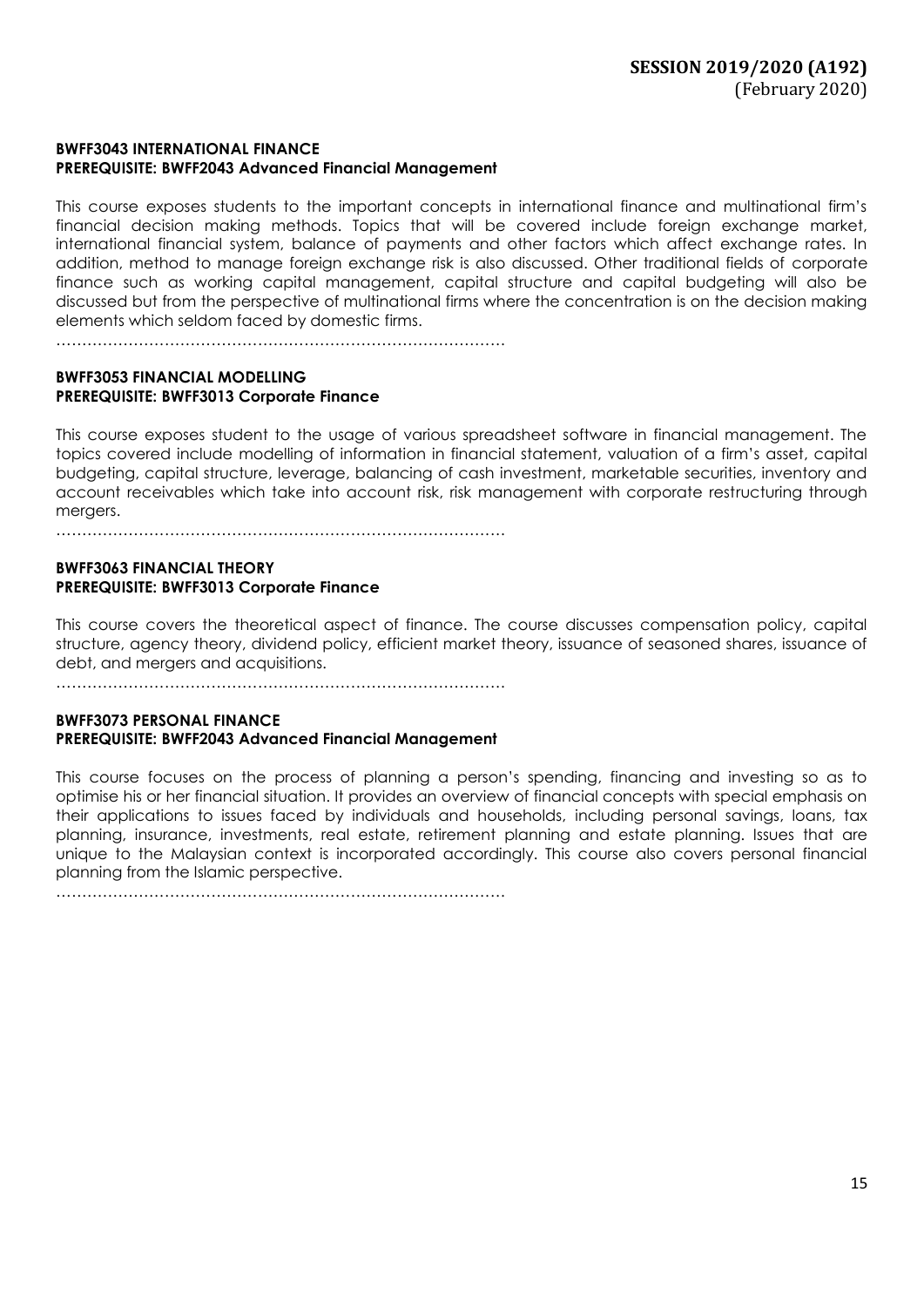### **BWFF3083 VENTURE CAPITAL PREREQUISITE: BWFF2043 Advanced Financial Management**

……………………………………………………………………………

This course will give an exposure on the investment activities through the use of venture capital financing. The course is designed to introduce venture capital from both venture capitalist and entrepreneur point of view with the main objective focused on maximizing the investment return. The discussions include the understanding of basic venture capital investment concepts, the venture capital company operation, stages in venture capital financing, business plan preparation, venture capital investment process and also the harvesting methods used in venture capital investment. Issues that are unique to the Malaysian context will be incorporated accordingly. This course will also cover venture capital investment from the Islamic perspective.

**BWFF3113 ETHICS AND GOVERNANCE PREREQUISITE: NONE**

Ethics refers to well-founded standards of right and wrong that prescribe what humans ought to do, usually in terms of rights, obligations, benefits to society, fairness, or specific virtues. However, Business ethics is one of the important branches of applied ethics. Business ethics is the application of general ethical ideas to business. Corporate governance is concerned with collective action problems among dispersed investors and the reconciliation of conflicts of interest between various corporate stakeholders. Business ethics and corporate governance of an organization go hand in hand. In fact, an organization that follows ethical practices in all its activities will, in all probability, follow best corporate governance practices as well. The purpose of this course is to give an overview of the concept of business ethics, theories of ethics and ethical principles in business as well as theories, principles and regulations related to corporate governance.

**……………………………………………………………………………**

### **BWFF3193 SEMINAR IN FINANCE PREREQUISITE: Have completed at least 100 credit hours**

This course is an advanced course in corporate financial management theory, practice and techniques. It is an interactive course between students and instructor in discussing selected topics. The central theme of the course is to integrate the principles, concepts and theories learnt in lower level finance courses in unraveling the case issues. The goal of the course is to have students demonstrate their capacity to execute in actual or simulated business situations.

……………………………………………………………………………

### **BWFN3013 INVESTMENT ANALYSIS PREREQUISITE: BWFF2043 Advanced Financial Management**

This course aims to equip students with basic concepts and principles of investment. Students learn investment theories and the practical applications of these theories. Introductory lectures provide an overview of investment environment, an understanding of economic fundamentals and an analysis of financial statement. Essential theoretical concepts and valuation methods of fixed income and equity securities will be covered extensively. Options, futures, swaps, and other derivative securities are covered.